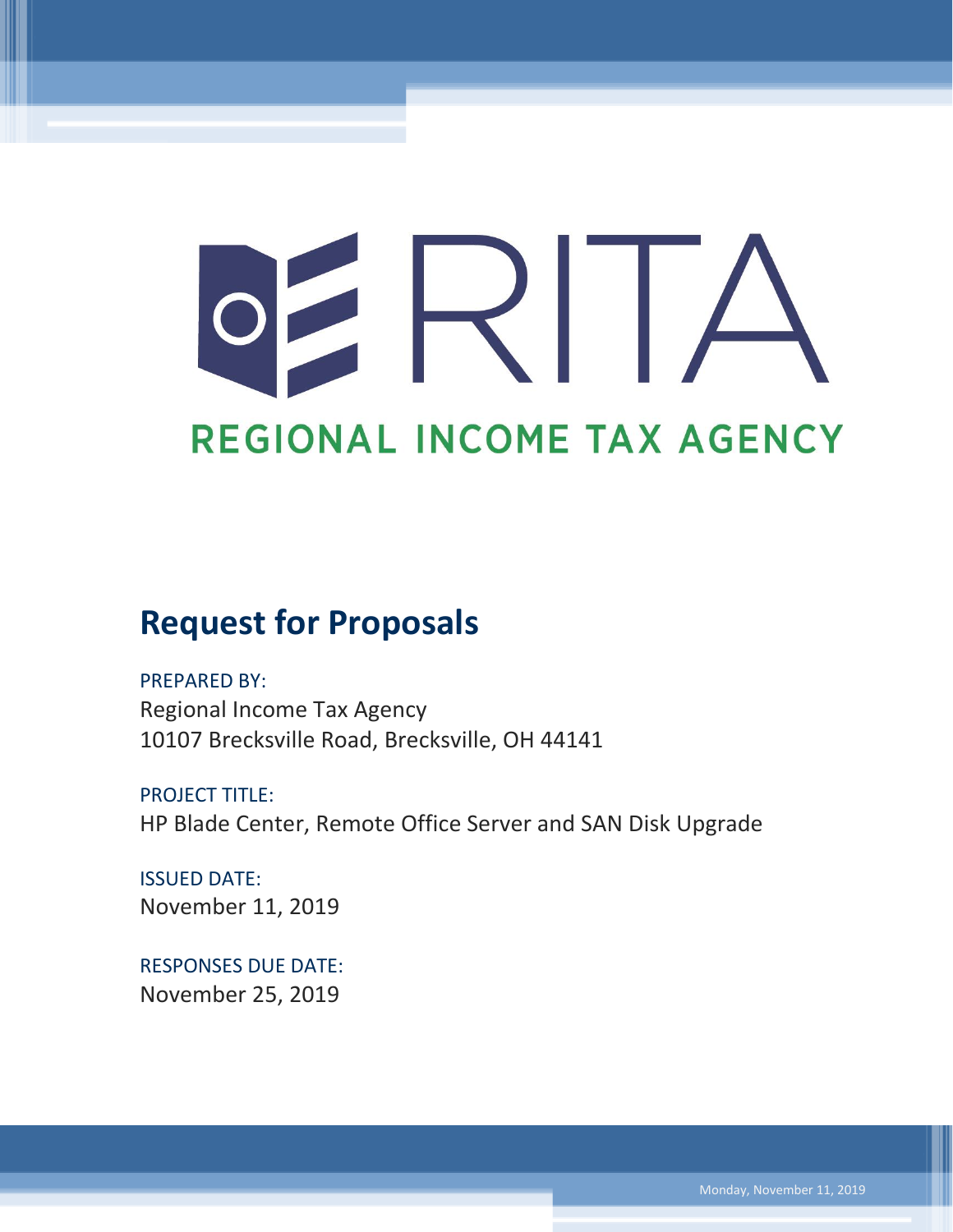

## <span id="page-1-0"></span>**TABLE OF CONTENTS**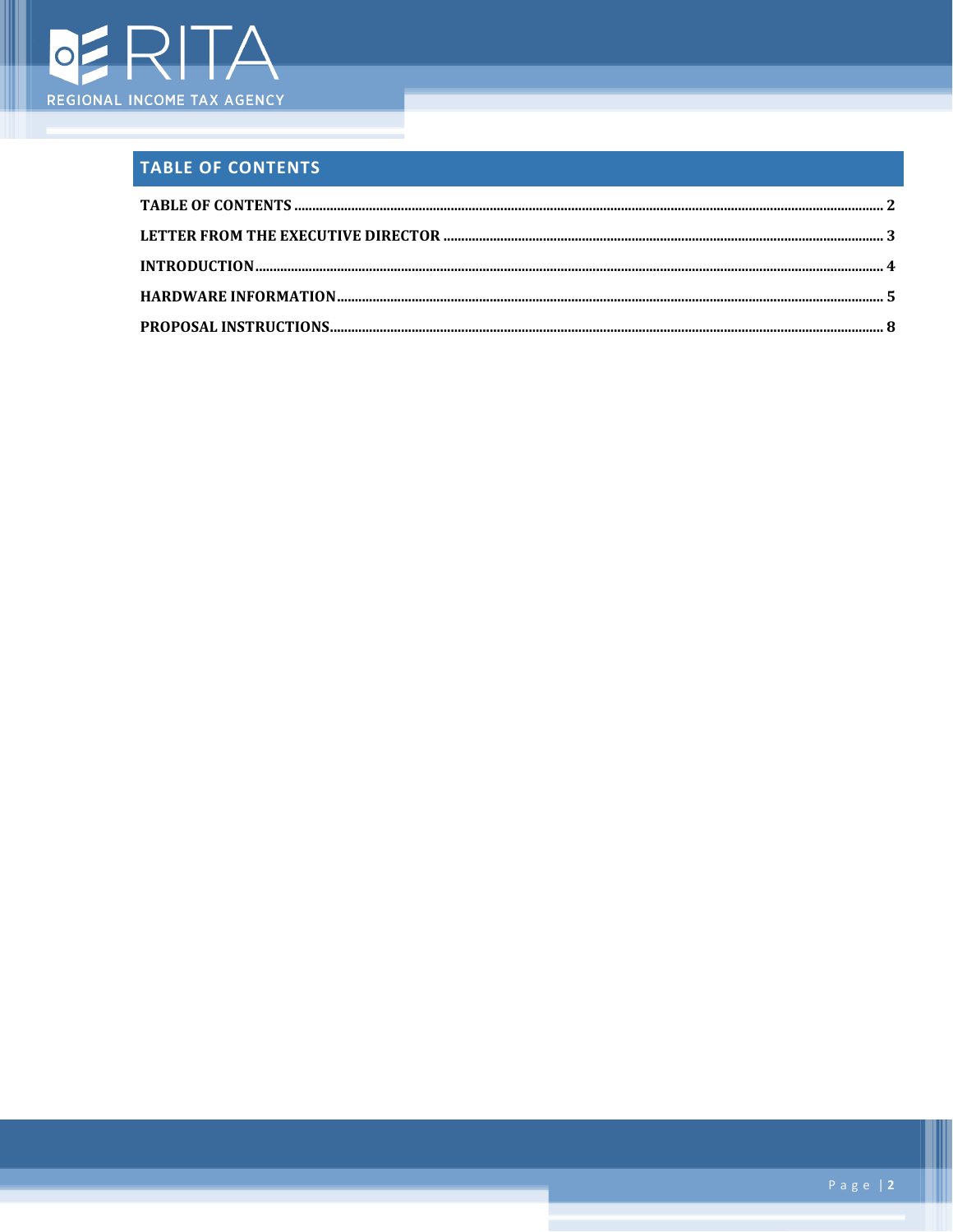

<span id="page-2-0"></span>**LETTER FROM THE EXECUTIVE DIRECTOR**



**10107 Brecksville Road Brecksville Ohio 44141-3275 440-526-0900 800-860-RITA TDD 440-526-5332**

November 8, 2019

The Regional Income Tax Agency (RITA, the Agency) is seeking proposals to purchase and install 4 Hewlett Packard Enterprise (HPE) Synergy blade servers, 3 HPE remote office servers and to increase the disk space on the production and QAT storage area networks (SANs).

Proposals must be submitted electronically to [rfp@ritaohio.com](mailto:rfp@ritaohio.com) no later than 12:00 p.m. E.S.T., November 25, 2019.

The Agency reserves the right to reject any and all proposals, or any part of any proposal, or to waive informalities or defects in proposals, as the Board of Trustees of the Agency deems to be in the best interest of the Agency.

Cordially,

Donald W. Smith Executive Director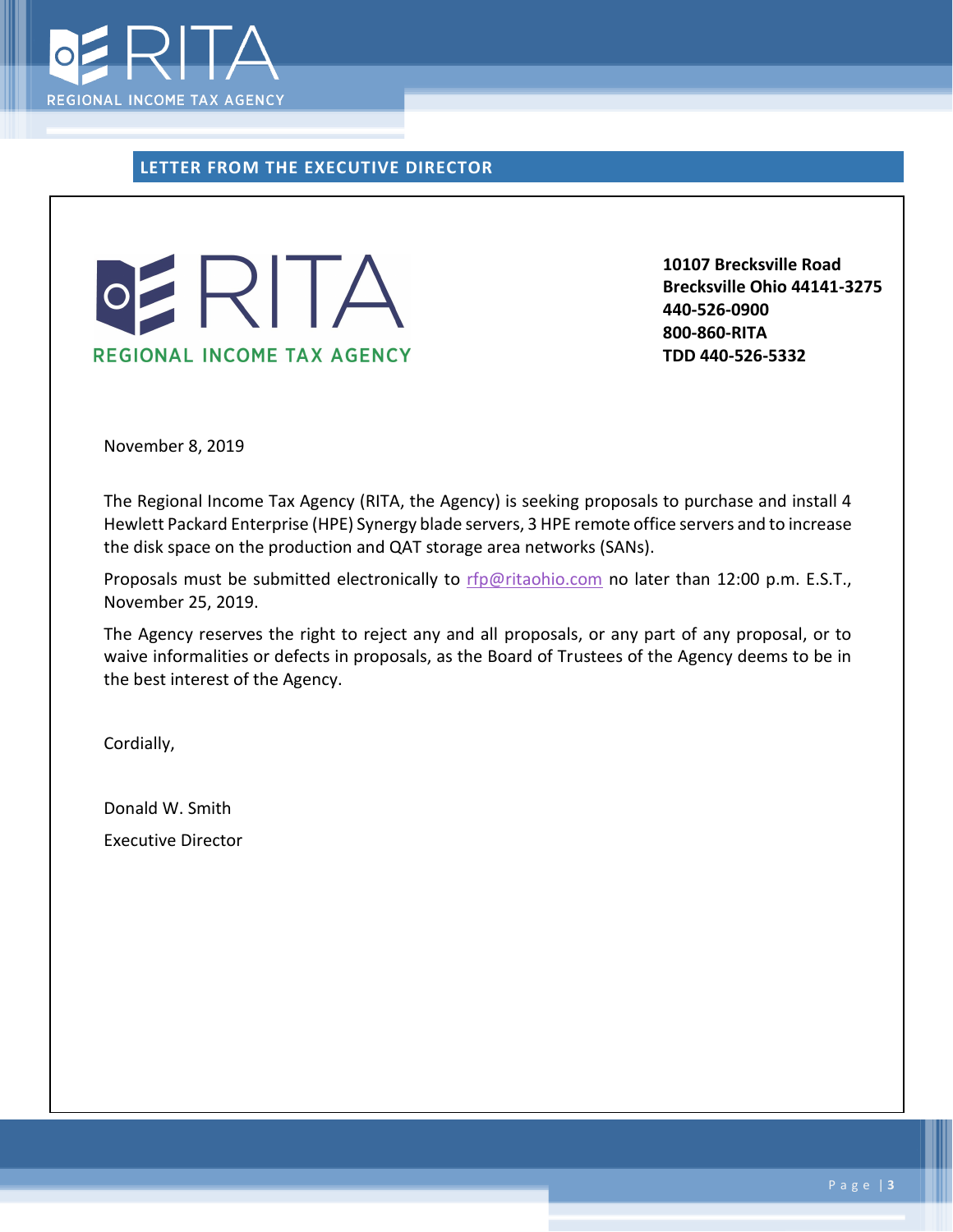

#### <span id="page-3-0"></span>**INTRODUCTION**

The Agency desires to begin moving its server hardware technology over to the HP Synergy platform. RITA has already performed the necessary analysis to determine the technical specifications of the hardware to be purchased. The technical information is in the table labelled **HP Synergy** in the Hardware Information section below.

In addition, there are 3 remote office servers that serve as network file servers in three of RITA's remote offices. The technical specifications for the servers are in the table labelled **Remote Office** servers in the Hardware Information section below.

As part of this purchase, the Agency also desires to upgrade the disk space for the storage area networks (SANs) that support the production server environment and the Quality Assurance and Testing environment. The technical specifications for the servers are in the tables labelled **Production SAN** and **QAT SAN** in the Hardware Information section below.

The proposal that is submitted must include all of the quantities, part numbers and descriptions as outlined in the tables in the Hardware Information section. A separate Microsoft Excel file containing this information can be provided upon request to assist you in properly formatting your proposal. Price quotes must also clearly identify the items that are hardware, software, maintenance and professional services.

It is important to note that RITA is providing the list of hardware they desire to purchase and is seeking competitive pricing from qualified vendors for both hardware, maintenance and professional installation services. If we have a missing component from one of the solutions you feel warrants a discussion, please include the item and the associated cost in your quote and note it in your response. We will review and schedule a follow-up discuss if deemed necessary.

The Agency is not responsible for any costs incurred by the respondent in preparation of the proposal. RITA reserves the right to negotiate with the vendors submitting proposals in order to obtain the most favorable terms, conditions and pricing for the Agency as determined by the Agency in its sole discretion. Also, as deemed in the best interest of the Agency by the Board of Trustees, RITA reserves the right to reject any or all parts of the proposals it receives.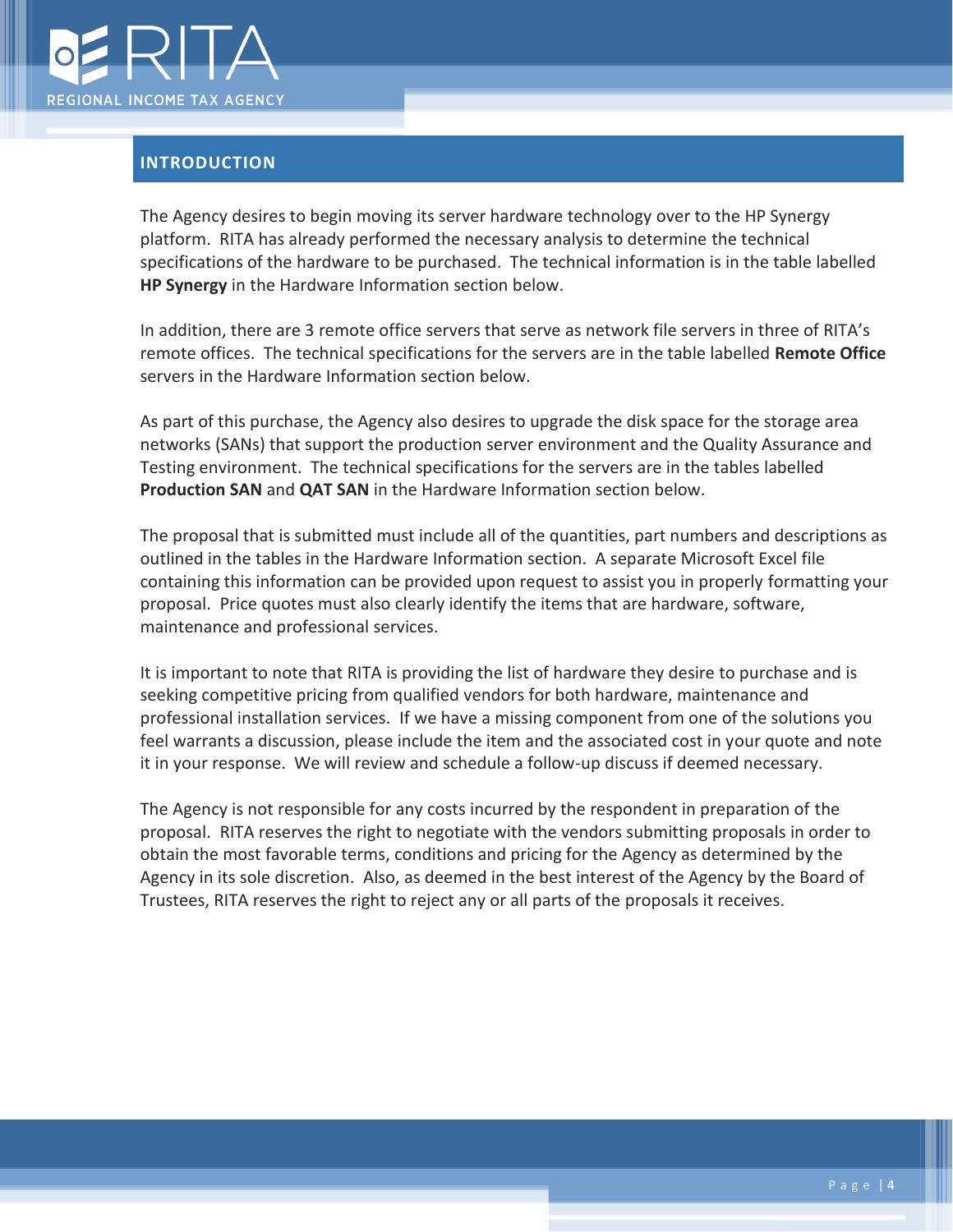

### <span id="page-4-0"></span>**HARDWARE INFORMATION**

| <b>HP Synergy</b> |                |                    |                                                    |                      |                   |  |
|-------------------|----------------|--------------------|----------------------------------------------------|----------------------|-------------------|--|
| <b>Item</b>       | Qty            | <b>Part Number</b> | <b>Description</b>                                 | Unit<br><b>Price</b> | <b>Total Cost</b> |  |
| 1                 | 1              | 797740-B21         | HPE SYNERGY12000 CTO FRAME 1XFLM<br>10X FAN        |                      | 0                 |  |
| 2                 | $\mathbf{1}$   | 797740-B21 ABA     | U.S. - ENGLISH LOCALIZATION                        |                      | 0                 |  |
| 3                 | 2              | 794502-B23         | HPE VC SE 40GB F8 MODULE                           |                      | 0                 |  |
| 4                 | $\overline{2}$ | <b>K2Q83B</b>      | BROCADE 16GB/12 FC SWITCH FOR<br><b>SYNERGY</b>    |                      | 0                 |  |
| 5                 | $\mathbf{1}$   | 798096-B21         | <b>HPE SYNERGY 12000F 6X 2650W AC TI</b><br>FIO PS |                      | 0                 |  |
| 6                 | 1              | 804938-B21         | HPE SYNERGY 12000 FRAME RACK RAIL<br><b>OPTION</b> |                      | 0                 |  |
| $\overline{7}$    | $\mathbf{1}$   | 804942-B21         | HPE SYNERGY FRAME LINK MODULE                      |                      | 0                 |  |
| 8                 | 1              | 804943-B21         | HPE SYNERGY 12000 FRAME 4X LIFT<br><b>HANDLE</b>   |                      | 0                 |  |
| 9                 | $\mathbf{1}$   | 861412-B21         | <b>HPE CAT6A 4FT CBL</b>                           |                      | 0                 |  |
| 10                | $\overline{2}$ | 720199-B21         | HPE BLC 40G QSFP+ QSFP+ 3M DAC<br><b>CABLE</b>     |                      | 0                 |  |
| 11                | $\overline{2}$ | 721064-B21         | HPE BLC 40G QSFP+ 4X10G SFP+ 3M<br>DAC CBL         |                      | 0                 |  |
| 12                | 6              | 295633-B22         | HPE CBL1XC19-C20 16A 2.5M ALL CABLE                |                      | 0                 |  |
| 13                | 8              | AJ716B             | HPE 8GB SHORT WAVE B-SERIES SFP+ 1<br><b>PACK</b>  |                      | 0                 |  |
| 14                | 4              | 871942-B21         | HPE SY 480 GEN10 CTO PREM CMPT<br><b>MDL</b>       |                      | 0                 |  |
| 15                | 4              | P07348-L21         | HPE SY 480/660 GEN10 XEON-G 6244 FIO<br>KIT        |                      | 0                 |  |
| 16                | 4              | P07348-B21         | HPE SY 480/660 GEN10 XEON-G 6244 KIT               |                      | 0                 |  |
| 17                | 48             | P00930-B21         | HPE 64GB 2RX4 PC4-2933Y-R SMART KIT                |                      | 0                 |  |
| 18                | 8              | 875490-B21         | HPE 480GB SATA MU M.2 2280 DS SSD                  |                      | 0                 |  |
| 19                | 4              | 777430-B21         | HPE SYNERGY 3820C 10/20GB CNA                      |                      | 0                 |  |
| 20                | 4              | 777452-B21         | HPE SYNERGY 3830C 16G FC HBA                       |                      | 0                 |  |
| 21                | 4              | 873165-B21         | HPE SY 480 GEN10 M.2 FIO ADPTR BRD<br>KIT          |                      | 0                 |  |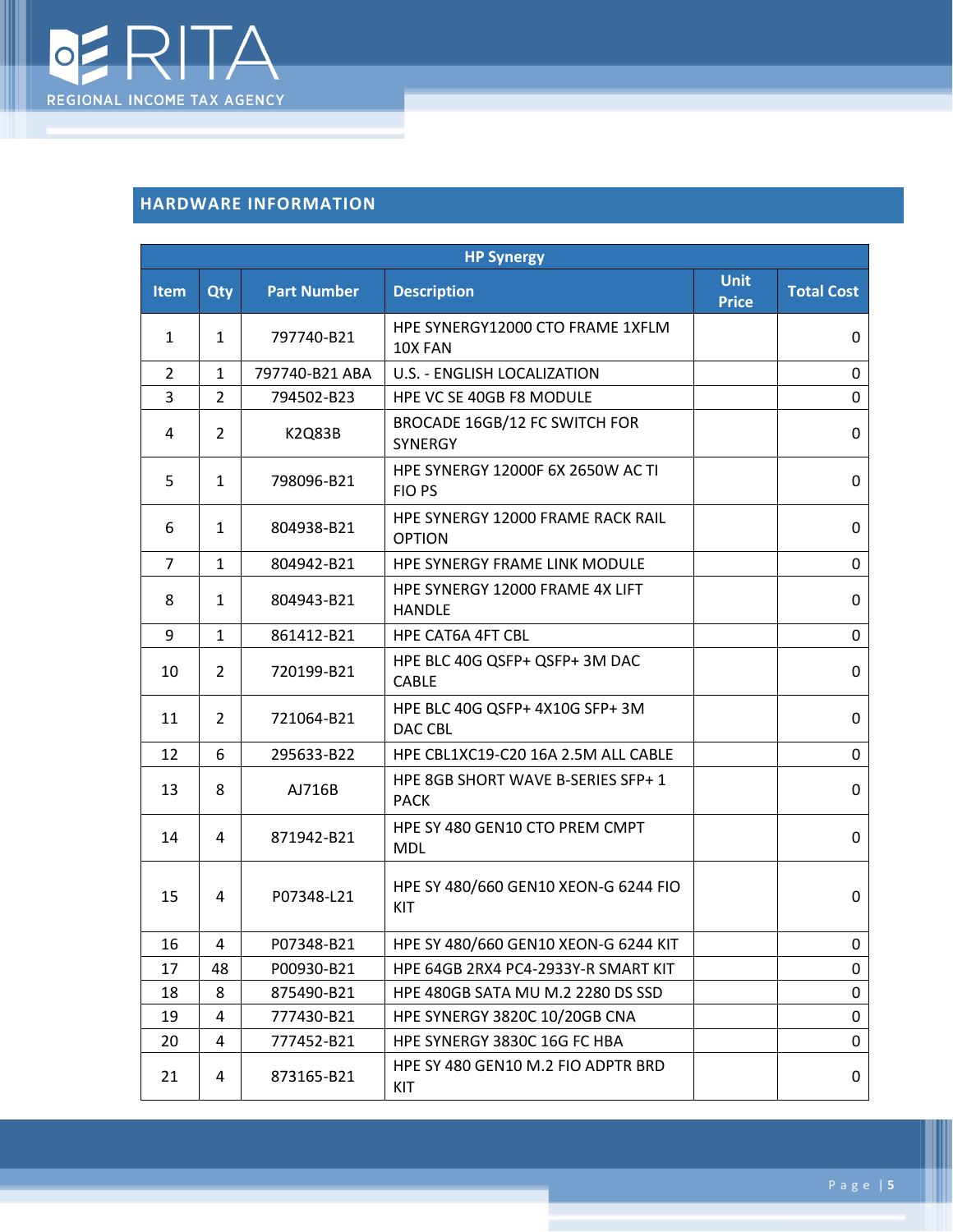

I

| <b>HP Synergy</b> |                |                    |                                                    |                      |                   |
|-------------------|----------------|--------------------|----------------------------------------------------|----------------------|-------------------|
| <b>Item</b>       | Qty            | <b>Part Number</b> | <b>Description</b>                                 | Unit<br><b>Price</b> | <b>Total Cost</b> |
| 22                | $\mathbf{1}$   | H1K92A5            | HPE 5Y PROACTIVE CARE 24X7 SERVICE                 |                      | 0                 |
| 23                | 4              | H1K92A5 W4A        | HPE SY480 GEN10 SUPPORT                            |                      | 0                 |
| 24                | $\mathbf{1}$   | H1K92A5 WJN        | HPE SYNERGY 1200 FRAME SUPP                        |                      | 0                 |
| 25                | $\overline{2}$ | H1K92A5 WJR        | HPE SYNERGY VC SE 40GB F8 MODULE<br><b>SUPP</b>    |                      | 0                 |
| 26                | $\overline{2}$ | H1K92A5 ZHJ        | HPE BROCADE 16GB FC SCH FOR<br><b>SYNERGY SUPP</b> |                      | 0                 |
| 27                | 8              | <b>QK734A</b>      | HPE PREMIER FLEX LC/LC OM4 2F 5M<br><b>CBL</b>     |                      | 0                 |
| 28                | $\mathbf{1}$   | HA124A1            | HPE TECHNICAL INSTALLATION STARTUP<br><b>SVC</b>   |                      | 0                 |
| 29                | $\mathbf{1}$   | <b>HA124A1 5VY</b> | HPE SAN C CLASS BLADES ONLY<br><b>STARTUP SVC</b>  |                      | 0                 |
| 30                | 1              | HA124A1 5ZQ        | HPE SYNERGY ADDITIONAL FRAME<br><b>STARTUP SVC</b> |                      | 0                 |
| 31                | $\mathbf{1}$   | <b>P9K10A</b>      | HPE 42U 600x1200MM ADV G2 KIT<br><b>SHOCK RACK</b> |                      | 0                 |
| 32                | $\mathbf{1}$   | P9K10A001          | HPE FACTORY EXPRESS BASE RACKING<br><b>SERVICE</b> |                      | 0                 |
| 33                | $\mathbf{1}$   | <b>P9R59A</b>      | HPE G2 MTRD 3PH 8.6KVA/L21-30P NA/J<br>PDU         |                      | 0                 |
| 34                | $\mathbf{1}$   | HA113A1            | <b>HPE INSTALLATION SERVICE</b>                    |                      | 0                 |
| 35                | $\mathbf{1}$   | <b>HA113A1 5BY</b> | HPE RACK AND RACK OPTIONS INSTALL<br><b>SVC</b>    |                      |                   |
| <b>Total Cost</b> |                |                    |                                                    |                      | 0                 |

Ш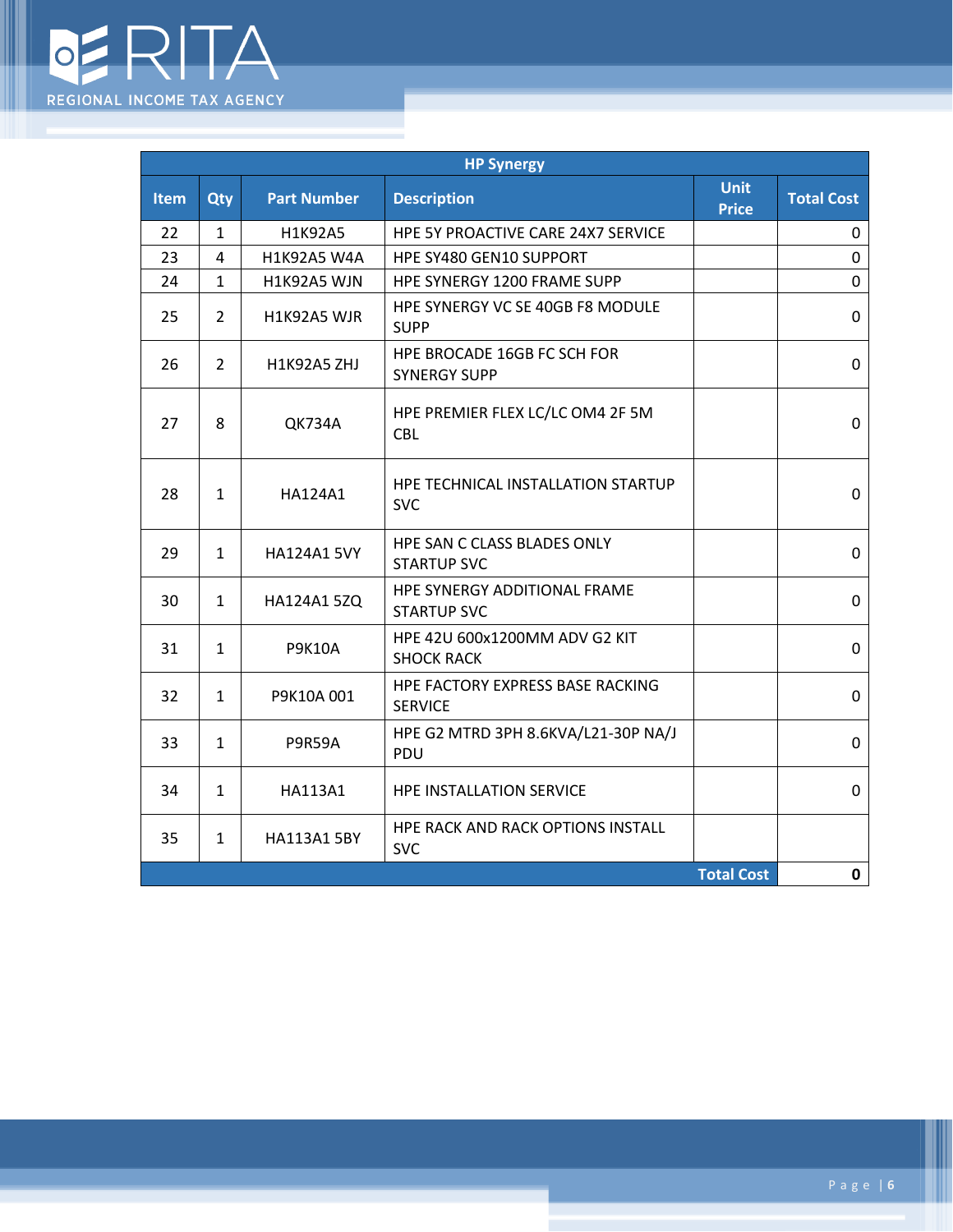

I

| <b>Remote Office Servers</b> |     |                                 |                                               |                             |                   |
|------------------------------|-----|---------------------------------|-----------------------------------------------|-----------------------------|-------------------|
| <b>Item</b>                  | Qty | <b>Part Number</b>              | <b>Description</b>                            | <b>Unit</b><br><b>Price</b> | <b>Total Cost</b> |
| 1                            | 3   | P02467-B21                      | HPE DL380 GEN10 4208 1P 32G 24SFF SVR         |                             | 0                 |
| $\mathcal{P}$                | 3   | 665240-B21                      | <b>HPE ETHERNET 1GB 4-PORT 366FLR ADAPTER</b> |                             | $\Omega$          |
| 3                            | 3   | 865414-B21                      | HPE 800W FS PLAT HT PLG LH PWR SPLY KIT       |                             | 0                 |
| 4                            | 12  | 881457-B21                      | HPE 2.4TB SAS 12G 10K SFF SC 512E DS HDD      |                             | 0                 |
| 5                            | 6   | AF556A                          | HP 1.83M 10A C13 POWER CORD                   |                             | $\Omega$          |
| 6                            | 3   | <b>BD505A</b>                   | <b>HPE ILO ADV 1-SVR LIC 3YR SUPPORT</b>      |                             | 0                 |
| 7                            | 6   | P00922-B21                      | HPE 16GB 2RX8 PC4-2933Y-R SMART KIT           |                             | 0                 |
| 8                            | 3   | P02491-B21                      | HPE DL380 GEN10 XEON-S 4208 KIT               |                             | $\Omega$          |
| 9                            | 3   | H8QV6E                          | HPE 5Y FC 24x7 WDMR DL380 GEN10 SVC;DL38      |                             | 0                 |
| 10                           | 3   | U <sub>2</sub> WL <sub>6E</sub> | HPE 5Y FC 24X7 ILO ADV NON BL 3YR SVC;IL      |                             | 0                 |
| <b>Total Cost</b>            |     |                                 |                                               |                             | 0                 |

|                   | <b>QAT SAN</b> |                    |                                                                                                                                        |                   |                             |
|-------------------|----------------|--------------------|----------------------------------------------------------------------------------------------------------------------------------------|-------------------|-----------------------------|
| <b>Item</b>       | Qty            | <b>Part Number</b> | <b>Description</b>                                                                                                                     | <b>Unit Price</b> | <b>Total</b><br><b>Cost</b> |
|                   | 4              | N9X96A             | HPE Mixed Use - Solid state drive - 800<br>GB - hot-swap - 2.5" SFF - SAS 12Gb/s -<br>for Modular Smart Array 1040, 2040,<br>2040 10Gb |                   |                             |
| <b>Total Cost</b> |                |                    |                                                                                                                                        |                   |                             |

| <b>Production SAN</b> |     |                    |                                                   |                   |                                 |
|-----------------------|-----|--------------------|---------------------------------------------------|-------------------|---------------------------------|
| <b>Item</b>           | Qty | <b>Part Number</b> | <b>Description</b>                                | <b>Unit Price</b> | <b>Extended</b><br><b>Price</b> |
| 1                     | 8   | <b>N9Y07A</b>      | HPE M6710 400GB SFF SSD                           |                   | Ω                               |
| $\mathcal{P}$         | 8   | BC774AAE           | HPE 3PAR 7400 OS SUITE DRV E-LTU                  |                   | 0                               |
| 3                     | 1   | H1K93A3            | HPE 3Y PROACTIVE CARE 24X7 WDMR<br><b>SERVICE</b> |                   | n                               |
| 4                     | 8   | <b>H1K93A3 S7D</b> | HPE 3PAR 7400 OS SUITE DRIVE LTU SUPPORT          |                   | O                               |
| 5                     | 8   | H1K93A3 XEE        | HPE 3PAR 7K 400GB SAS 2.5IN MLC SSD SUPP          |                   | 0                               |
| 6                     | 1   | <b>HA124A1</b>     | HPE TECHNICAL INSTALLATION STARTUP SVC            |                   | O                               |
| <b>Total Cost</b>     |     |                    |                                                   |                   |                                 |